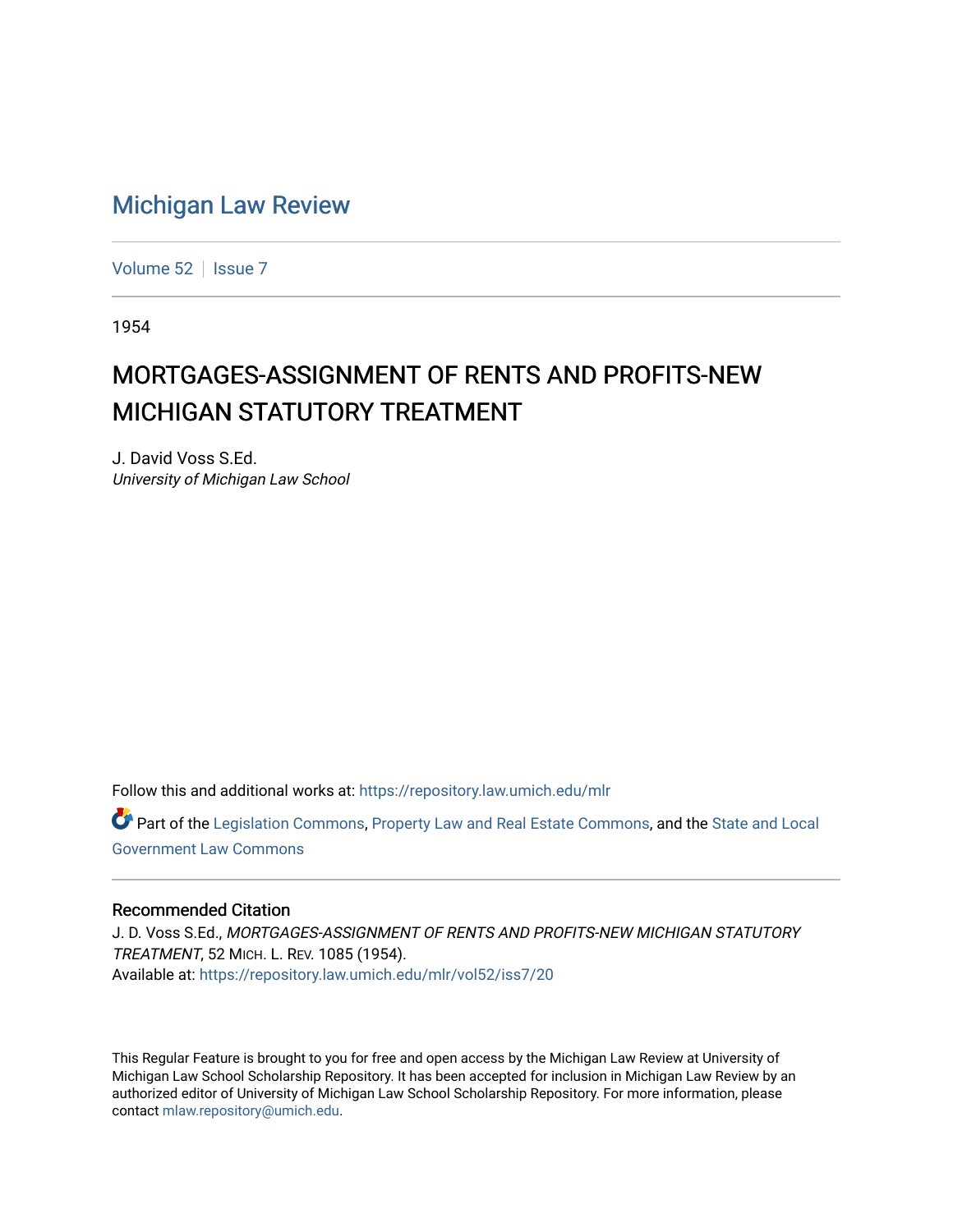MoRTGAGEs-Ass1GNMENT OF RENTs AND PRoF1Ts-NEw MICmGAN STATU-TORY TREATMENT-The Michigan legislature recently approved an act which affects the validity of assignments of rents in or in connection with mortgages on industrial or commercial property.1 To understand the impact of the new legislation, it is necessary to refer to the general mortgage law of Michigan. In particular, a similar act passed in 1925 relating to trust mortgages is an aid in construing the new act.

An 1843 Michigan statute<sup>2</sup> provided that no action of ejectment could be maintained by a mortgagee until the redemption date following the foreclosure sale of the mortgaged property; the effect was to convert Michigan into a ''lien" state. In *Hazeltine v. Granger,3* the court held that this "no-ejectment" statute prevented a court of equity. from appointing a receiver to collect rents and profits from the mortgaged premises prior to foreclosure, even though there was an express assignment of the rents and profits in the mortgage to take effect upon default. In 1925 the legislature made an exception to the rule by providing that assignments of rents and profits are valid when made in or in connection with a trust mortgage.4 The new act of 1953 goes further and permits the assignment of rents in or in connection with any mortgage on industrial or commercial property that accrue under leases existing at the execution of the mortgage. The language of the new act is very similar to that of the 1925 act, an unfortunate circumstance in that the court has already pointed out how poorly the 1925 act is drafted.<sup>5</sup>

It seems clear that only mortgages executed after October 2, 19536 will have the benefit of the new act, since the act begins with the word ''hereafter," as does the 1925 act, which led the court to limit that act to mortgages made subsequent to its effective date.<sup>7</sup> Only rents, and not business profits, $8 \text{ may be}$ 

1 Mich. Pub. Acts (1953) No. 210, Mich. Stat. Ann. (1953 Cum. Supp.) §26.l 137(1) et seq.

<sup>2</sup>Mich. Comp. Laws (1948) §629.54.

s 44 Mich. 503, 7 N.W. 74 (1880).

<sup>4</sup>Mich. Pub. Acts (1925) No. 228, Mich. Comp. Laws (1948) §554.2II et seq. See 31 MICH. L. REV. 1124 (1933) for a discussion of the 1925 act.

<sup>5</sup>In Security Trust Co. v. Sloman, 252 Mich. 266 at 273, 233 N.W. 216 (1930), the court remarked: "The act is not perfectly drafted nor entirely complete." It was necessary to amend the 1925 act in 1933 to define the meaning of "trust mortgage" after the court had muddled the task. Mich. Pub. Acts (1933) No. 55, Mich. Comp. Laws (1948) §554.213. See Equitable Trust Co. v. Milton Realty Co., 261 Mich. 571, 246 N.W. 500 (1933); 31 M1cH. L. REv. ll24 at 1130 (1933).

<sup>6</sup>This is the effective date of the new act.

<sup>7</sup>Nusbaum v. Shapero, 249 Mich. 252, 228 N.W. 785 (1930). See Central Trust Co. v. Wolf, 262 Mich. 209, 247 N.W. 159 (1933), in which the court held that an extension of time for payment, with an increase in the amount of the loan and incorpora• tion of the provisions of the prior mortgage was a new agreement made subsequent to the effective date of the 1925 act, the act therefore being applicable.

s The 1925 act provided for the assignment of "rents and profits." In Detroit Trust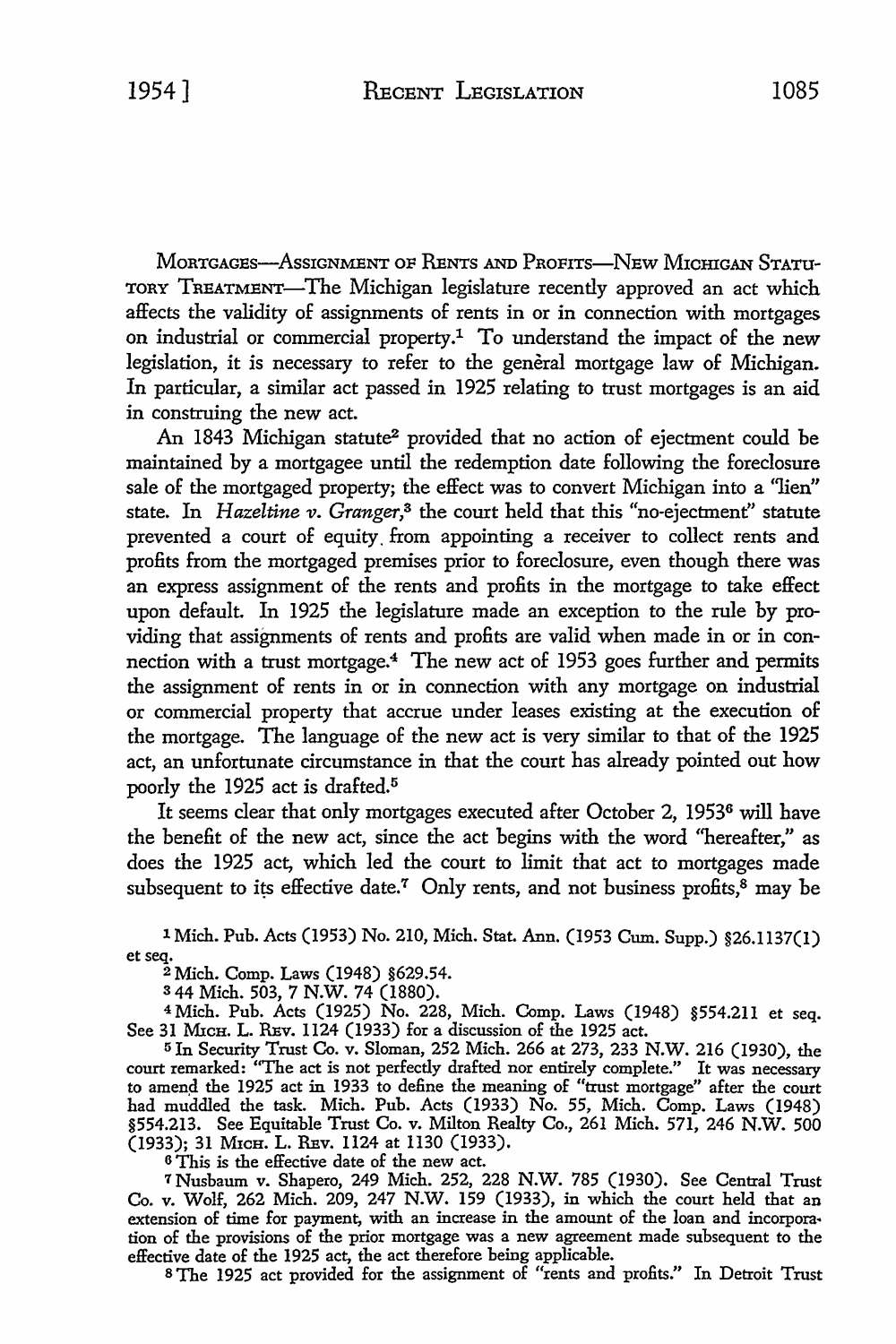validly assigned, and only those rents that accrue under a lease or leases existing at the time the mortgage is executed.<sup>9</sup> The assignment is binding on the mortgagor upon default, and on the occupiers of the premises upon the filing of a notice of default in the proper office and service of the notice on the occupiers.10 The assignment, in the absence of express limitations, will entitle the mortgagee to the rents assigned until any deficiency in the mortgage debt is paid or until the redemption date after foreclosure, whichever occurs first.<sup>11</sup> If there is a sub-lease or sub-leases existing at the time of the execution of the mortgage, the court will probably hold that the mortgagee, upon default and the giving of proper notice, is entitled to the rents accruing under the sub-lease or sub-leases rather than the rent running from the sub-lessor to the mortgagor. $i^2$ One interesting problem arises out of the fact that the new act provides that the assignment is to be a "good and valid assignment"13 from the date of the recording of the mortgage. Why use this point in time? The recording statutes are for the purpose of giving notice to subsequent bona fide purchasers.<sup>14</sup> If the mortgage is not recorded, it is still a valid mortgage as to those having actual notice of it, but apparently the assignment of rerits clause would be invalid as to everyone.

The unpolished attempt to indicate the types of mortgages that come under the act reads: "Hereafter, in or in connection with any mortgage on commercial or industrial property other than an apartment building with less than 6 apartments or any family residence to secure notes, bonds or other fixed obligations.  $\ldots$  "<sup>15</sup> The most obvious ground for litigation is the uncertainty of the meaning of "commercial or industrial property." Does this include a farm? What about mortgages on buildings which have commercial facilities on the ground floor but living quarters in the upper floors?<sup>16</sup> Does the quoted language make

Co. v. Detroit City Service Co., 262 Mich. 14, 247 N.W. 76 (1933), the court discusses the meaning of "rents and profits" as used in the 1925 act, and concludes that profits derived from a business are not assignable under the statute. The problem is not present in the new act, since it applies only to the assignment of "rents."

<sup>9</sup>It is difficult to understand why the act is limited to leases existing at the time the mortgage is executed. A property owner wishing to borrow money in order to construct commercial facilities with the intent to lease them is unable to assign in a mortgage the rents that will accrue under the prospective leases. Such an assignment, if possible, would certainly be an added factor in attracting investment capital. .

10 It is not necessary to serve any notice of default upon the mortgagor in order to bind him if he is not occupying the premises. Abrin v. Equitable Trust Co., 271 Mich. 535, 261 **N.W.** 85 (1935).

<sup>11</sup>Security Trust Co. v. Sloman, note 6 supra.

12 Abrin v. Equitable Trust Co., note 11 supra.

13 Query, what is the distinction between "good" and "valid"? And if there is no legal distinction, why use both terms?

14 Mich. Comp. Laws (1948) §565.29.

15 Mich. Pub. Acts (1953) No. 210, §l, Mich. Stat. Ann. (1953 Cum. Supp.) §26.l 137(1).

16 The new act provides that it shall be lawful to assign "the rents, or any portion thereof . • . ," which seems to indicate that the rents accruing from the leases of the commercial facilities may be assigned even though the rents from the living quarters may not.